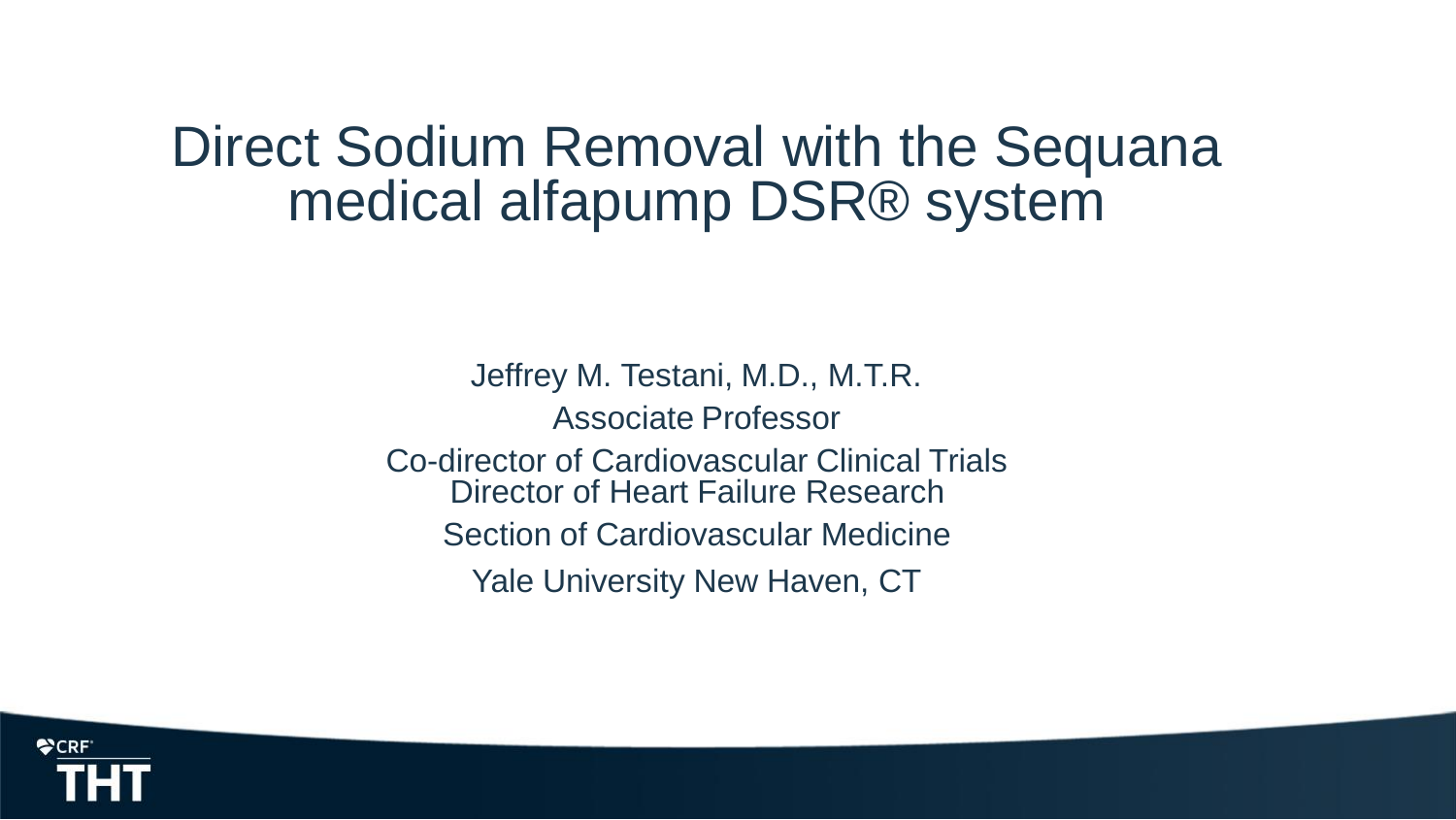# **Disclosures**

• Related to the presentation: Research funding and personal fees from Sequana **Medical** 

• Unrelated to the presentation: Grants and personal fees from 3ive labs, personal fees from Bayer, grants and personal fees from Boehringer Ingelheim, grants and personal fees from Bristol Myers Squibb, personal fees from Astra Zeneca, personal fees from Novartis, personal fees from Cardionomic, personal fees from MagentaMed, grants and personal fees from Reprieve medical, grants and personal fees from FIRE1, personal fees from W.L. Gore, grants and personal fees from Sanofi, grants from Otsuka, grants from Abbott, grants and personal fees from Merck, personal fees from Windtree Therapeutics, personal fees from Lexicon pharmaceuticals, personal fees from Precardia, personal fees from Edwards, Personal fees from BD; In addition, Dr. Testani has a patent Treatment of diuretic resistance issued to Yale and Corvidia Therapeutics Inc, a patent Methods for measuring renalase issued to Yale, and a patent Treatment of diuretic resistance submitted by Reprieve Medical

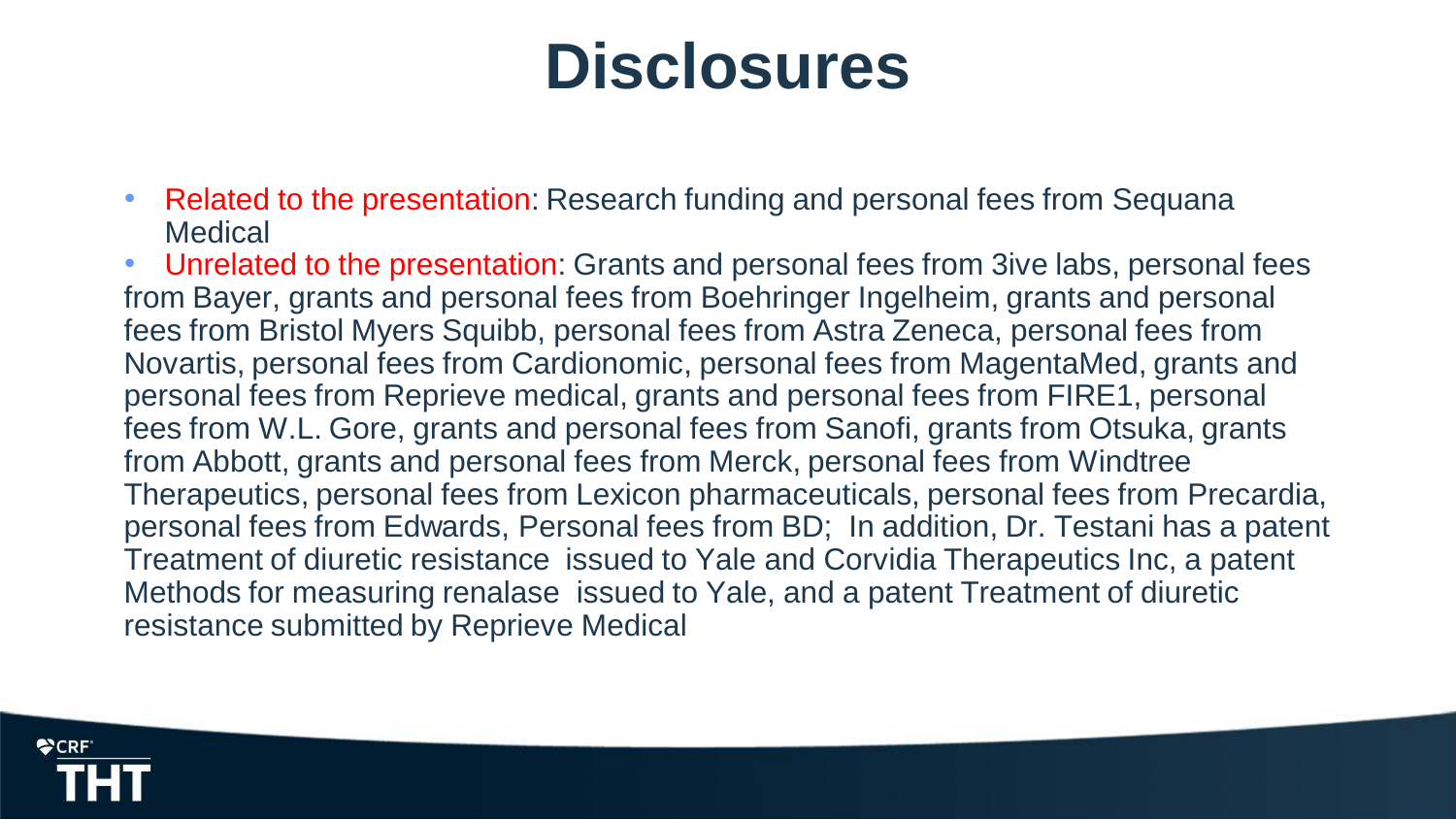# **Heart Failure: Can we do better than diuretics?**

- On a population level, symptoms and hospitalizations are driven by volume overload
	- **Loop diuretics are the mainstay of therapy** 
		- Well described toxicity
		- Resistance is common
- Long list of failed cardio-renal therapeutics has accumulated over the last decade
	- A new pill that replaces the loop diuretics is not likely soon
- Sodium removal through non-renal routes is an attractive option
	- Veno-Venous ultrafiltration has been explored;
		- » Not an ideal chronic therapy
	- Peritoneal dialysis for chronic volume maintenance has had low levels of interest

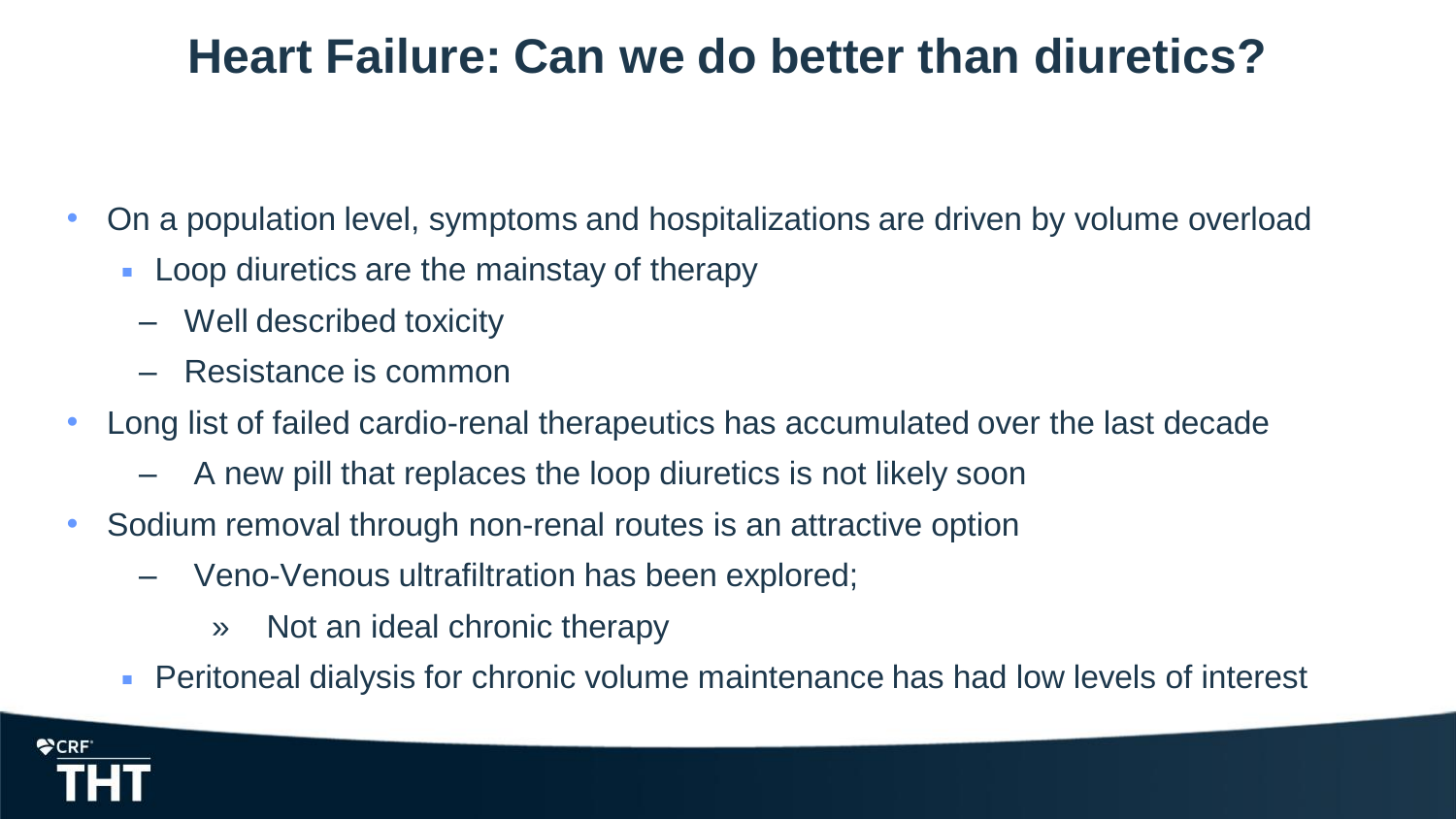# **Why is peritoneal dialysis (PD) not used more frequently in heart failure?**

- Standard PD has several limitations:
	- **Large volumes (** $\sim$ **8 to 10 liters) and long** dwell times with the patient connected to PD cycler
	- **External catheter with infection risks**
	- Dialysis stigma
- Many of these limitations stem from the fact that PD is designed primary to "clean" the blood rather than control volume



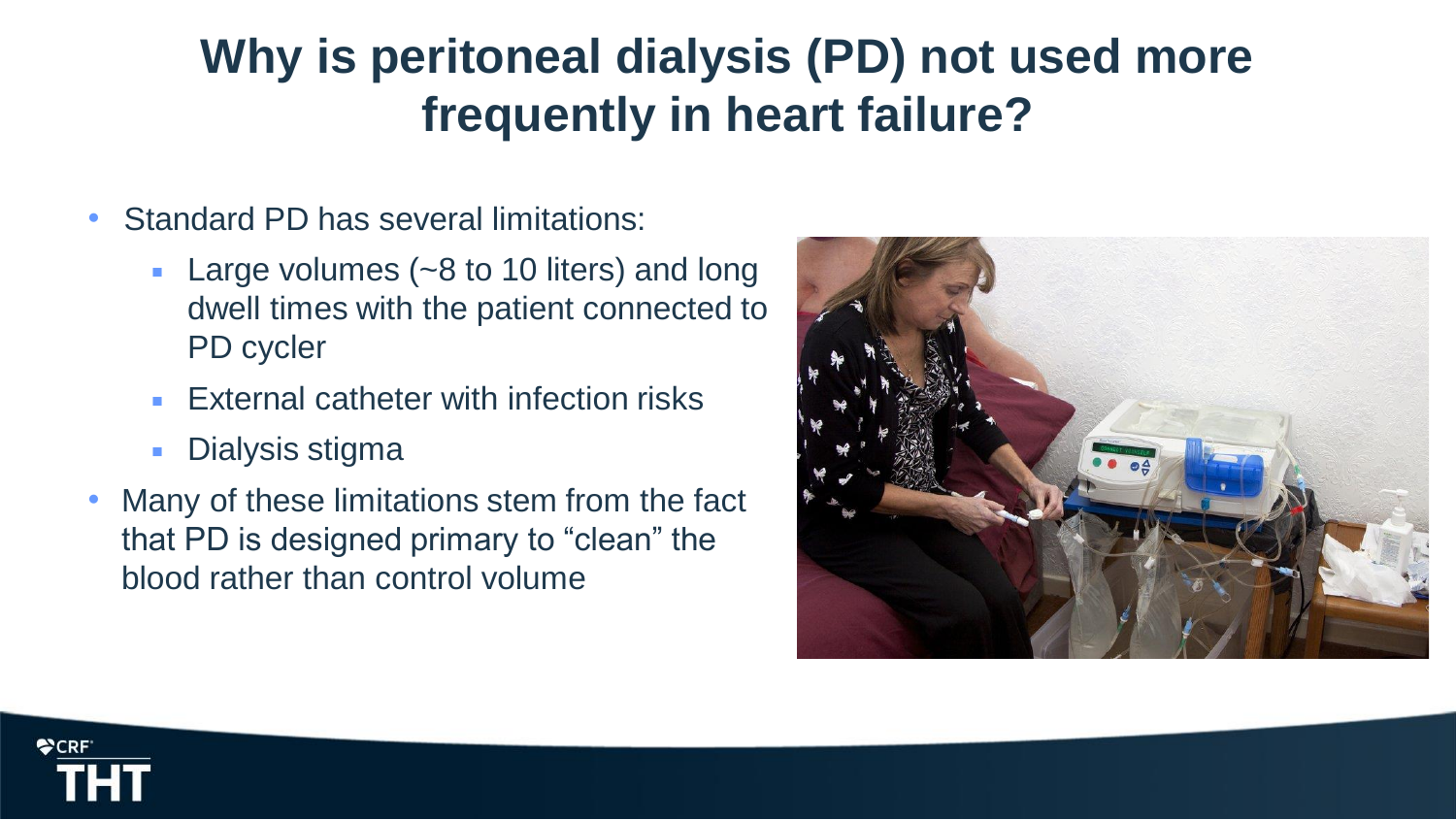# **Can we use the peritoneal membrane more efficiently to directly remove sodium in HF patients?**

- Most HF patients have acceptably functioning kidneys
	- No need to "clean" the blood
- Standard PD solutions have ~7.5 grams of salt per liter
	- Nearly isotonic to plasma (~132 mmol/L) thus a small gradient for sodium to diffuse
- By using a zero sodium osmotic solution we can achieve much more efficient sodium removal
	- Large concentration gradient driving diffusion of sodium (~140 mmol/L to 0 mmol/L)

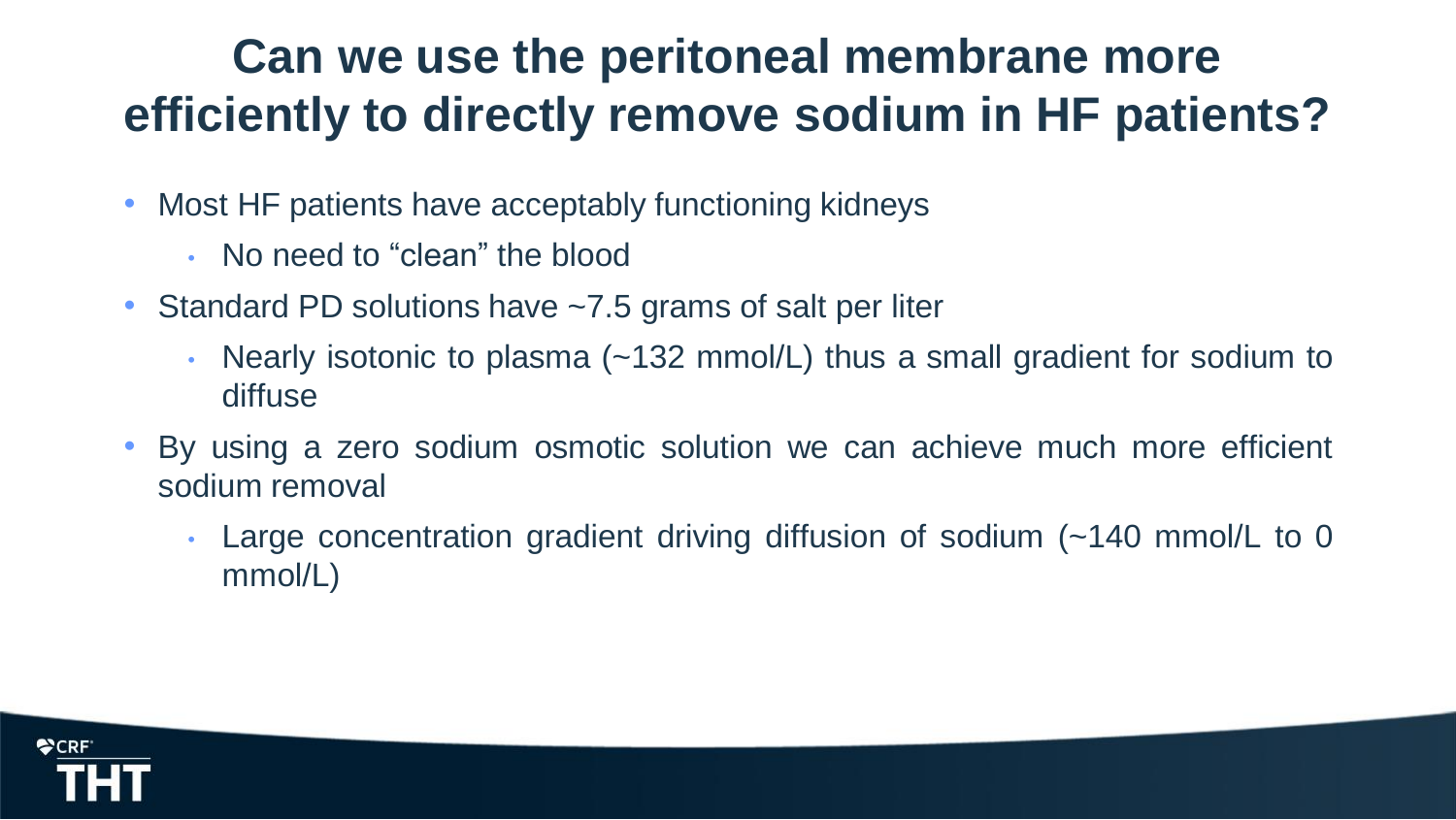# **Proof of concept study: DSR vs. Standard PD solution**



*Rao Circulation 2020*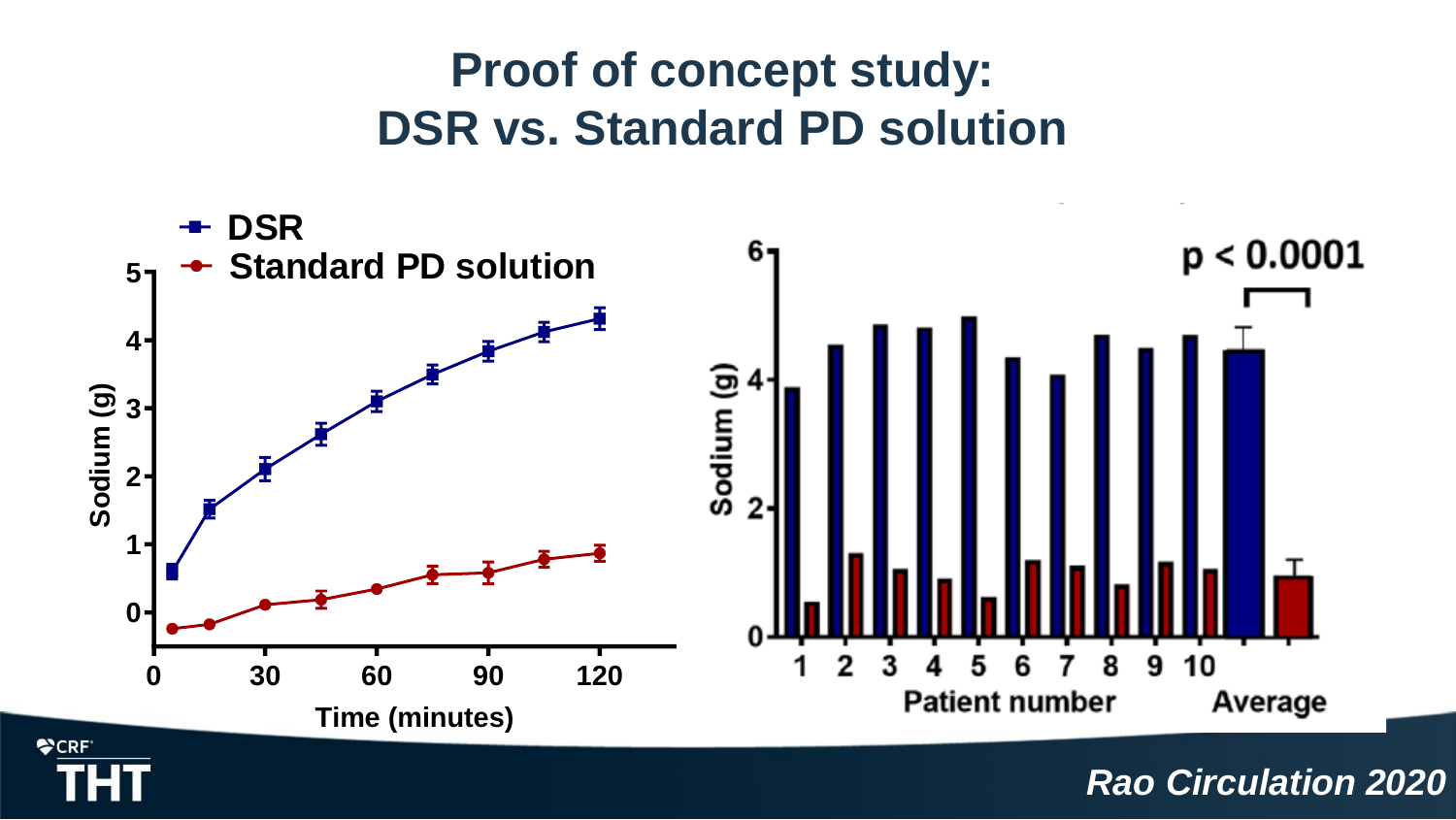# The alfapump Device:

- Fully implanted transcutaneously chargeable system developed for refractory and malignant ascites
	- Over 800 systems implanted and hundreds of patient years experience to date



*Administration of DSR solution into peritoneal cavity via subcutaneous port alfapump®*



*Sodium enters DSR solution via diffusion and ultrafiltration*



**OCRF** 

*alfapump® clears sodium-rich fluid into the bladder which is eliminated by urination*

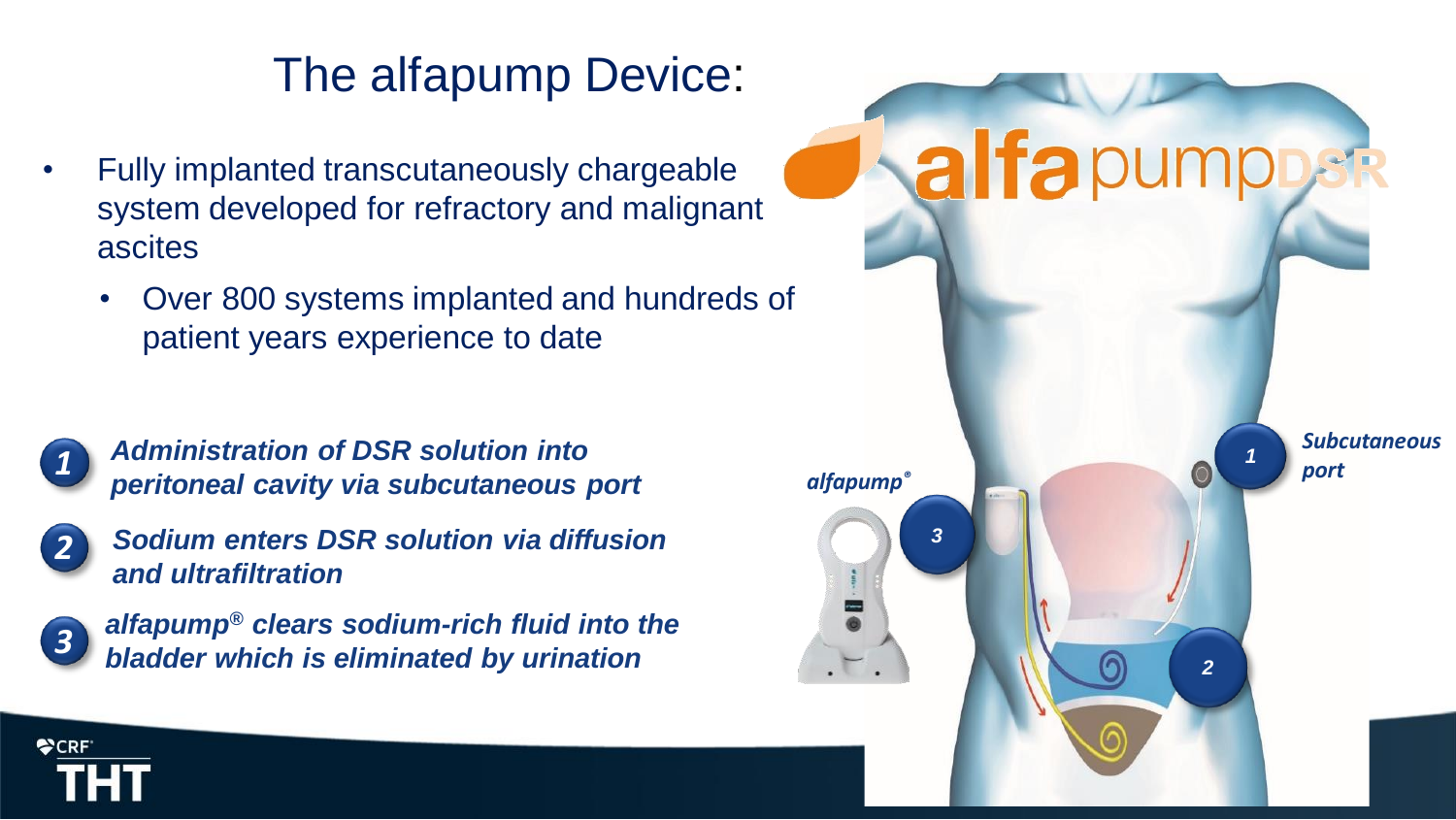### **Proof of concept: RED-DESERT study (NCT04116034)**

**Primary objective**: To understand the safety and tolerability of *serial* treatment with alfapump ® DSR therapy in chronic stable diuretic resistant HF patients

**Secondary objective:** To understand the impact of serial treatment with alfapump DSR therapy on parameters of cardio-renal function and diuretic response

**Study Design:** Prospective first in human feasibility study in up to 10 participants

**Number of centers:** 2

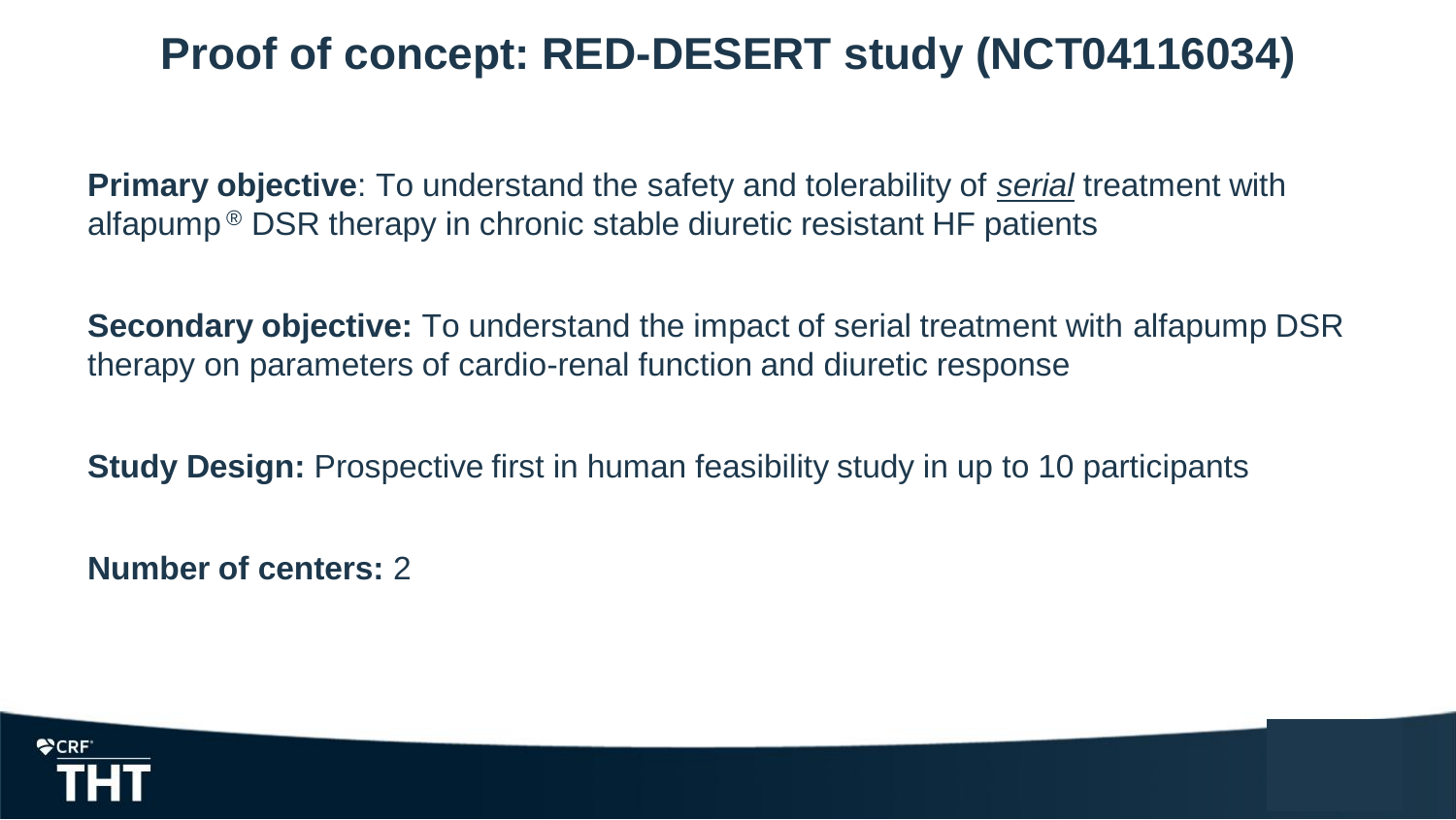# **Study Timeline**



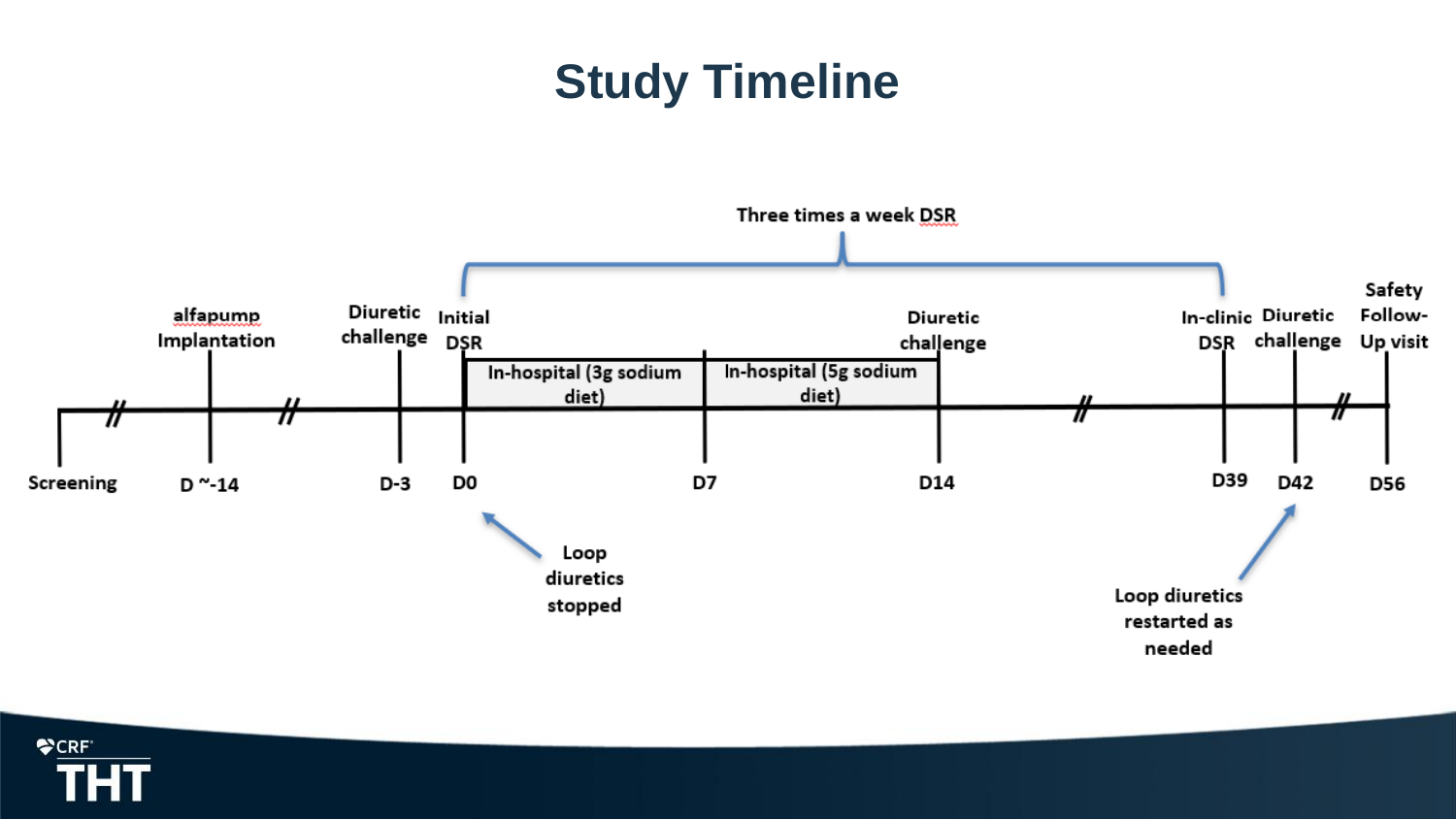# **Key inclusion/exclusion criteria**

#### **Inclusion**:

- 1.  $eGFR > 30$ ml/min/1.73m<sup>2</sup>
- 2. Diagnosis of heart failure with one of the following: nt-proBNP > 400 pg/ml (or BNP > 100 pg/ml) and oral diuretic dose ≥ 80mg furosemide equivalents OR Oral diuretic dose ≥ 120mg furosemide equivalents
- 3. Stable diuretic dose for 30 days
- 4. Systolic blood pressure  $\geq 100$  mmHg
- 5. Determined by treating provider to be at optimal volume status

#### **Exclusion**:

- 1. Serum sodium < 135 mEq/L
- 2. Severe hyperkalemia or baseline plasma potassium > 4.5 mEq/L
- 3. History of significant bladder dysfunction expected to interfere with ability of subject to tolerate DSR pumping into bladder
- 4. Uncontrolled diabetes with frequent hyperglycemia or Type 1 diabetes

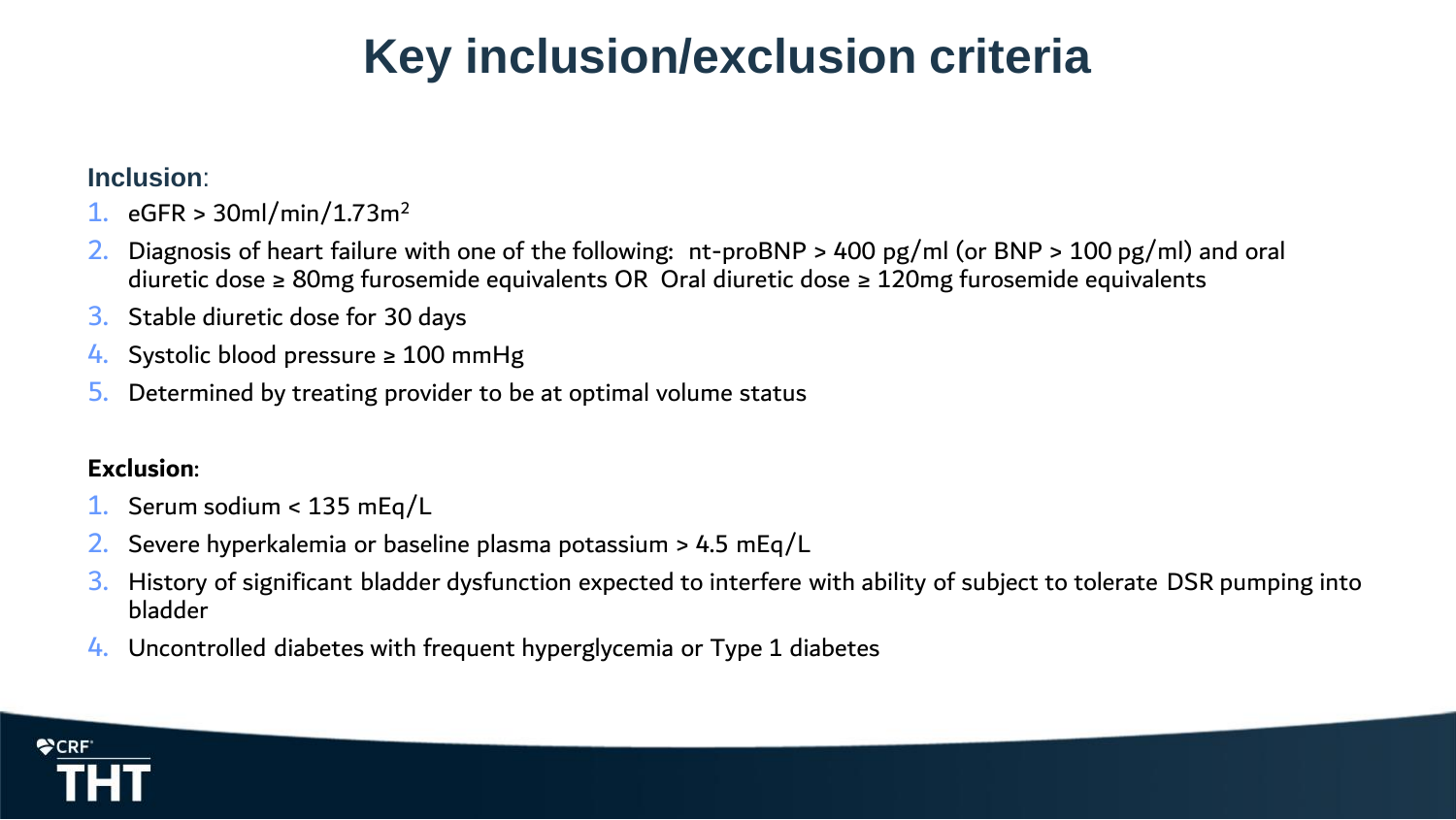### **Baseline characteristics**

| $N=8$                                             | Result            | Min:Max     |
|---------------------------------------------------|-------------------|-------------|
| Age $-$ Years (Mean $\pm$ SD)                     | $61.9 \pm 8.5$    | 49:77       |
| Male - %                                          | 100               | N/A         |
| Height – $cm$ (Mean $\pm SD$ )                    | $172.8 \pm 5.7$   | 163:182     |
| Weight – kg (Mean $\pm$ SD)                       | $75.4 \pm 17.7$   | 53.0: 107.8 |
| $BMI - kg/m2$ (Mean $\pm SD$ )                    | $25.2 \pm 4.8$    | 19.1:32.6   |
| Ejection Fraction - % (Mean ±SD)                  | $24.4 \pm 3.1$    | 20:28       |
| $Nt$ -proBNP - pg/mL (Mean $\pm$ SD)              | $4589 \pm 2945$   | 1536:8831   |
| eGFR – ml/min/1.73 m <sup>2</sup> (Mean $\pm$ SD) | $68 \pm 19$       | 37:96       |
| Hematocrit - % (Mean±SD)                          | $43.9 \pm 7.48$   | 32.5:55.2   |
| Furosemide equivalents – mg (Mean $\pm$ SD)       | $322.5 \pm 263.3$ | 80:800      |

**VCRF**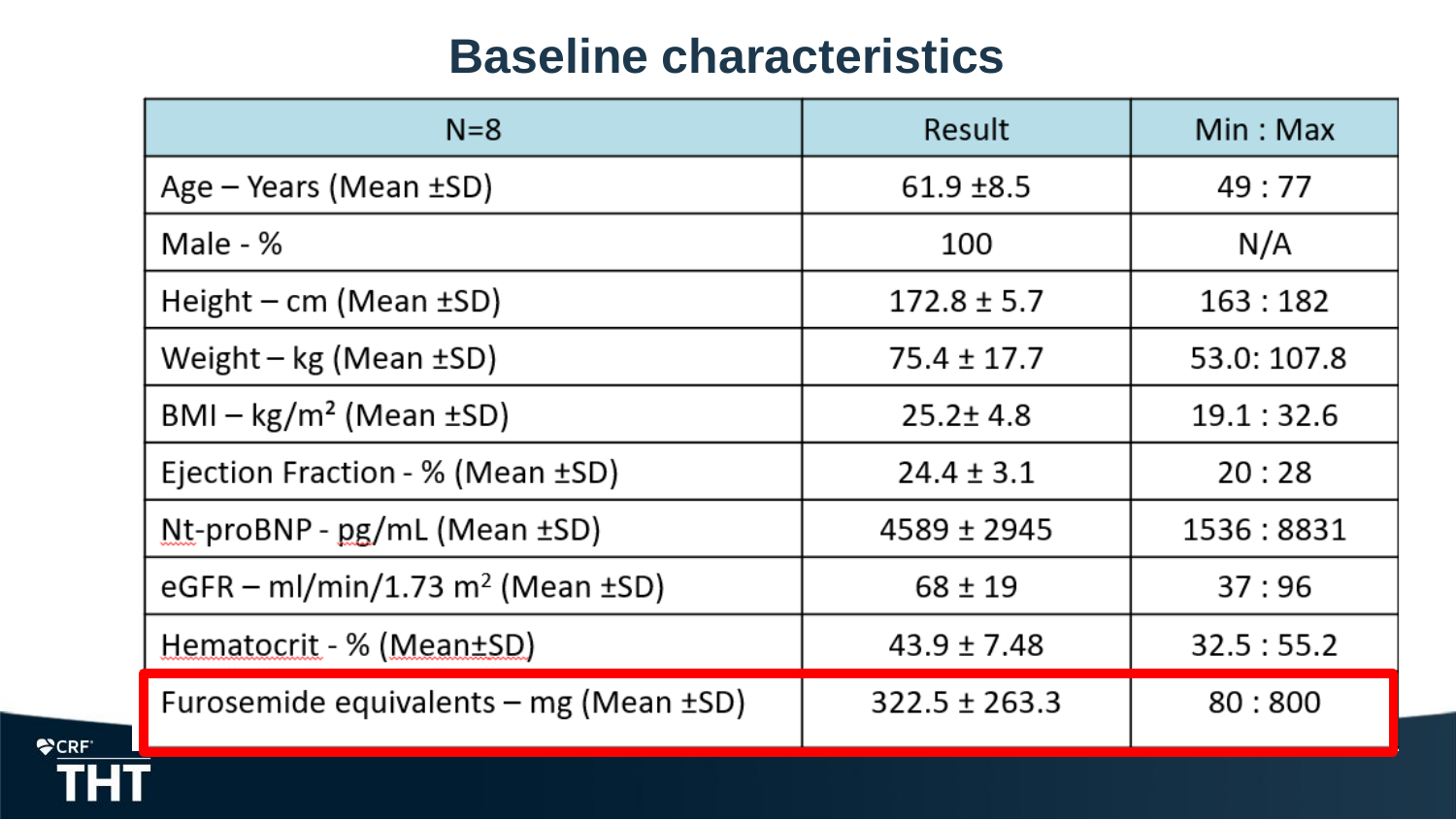# **Safety and tolerability**

# **Tolerability**:

• Overall the serial DSR procedure was well tolerated aside from mild discomfort in one patient toward the end of pumping

# **Adverse events of relevance to DSR therapy:**

• There were no heart failure, renal, or electrolyte related adverse events

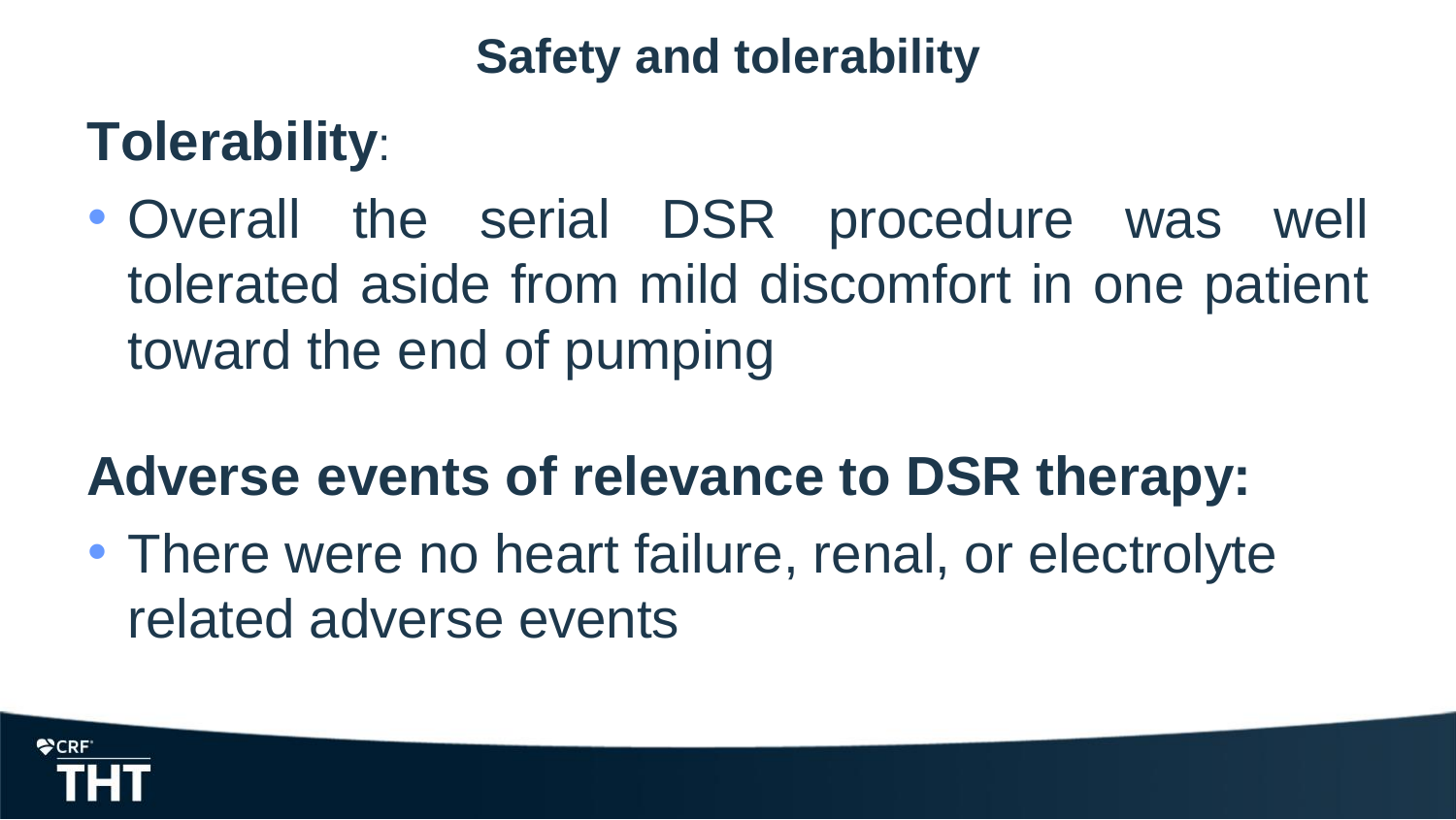# **Efficacy:**

- All patients were able to remain off loop diuretics for the entire 6-week study period
- A neutral sodium balance during the 2 week in-hospital period was achieved (-1.3 grams)
- Stable weight over the duration of the study was achieved (75.6 to 75.5) kg)
- Most patients had down titration of DSR therapy to maintain constant weight
	- Average 10% dextrose volume  $750 \pm 348$  ml/treatment

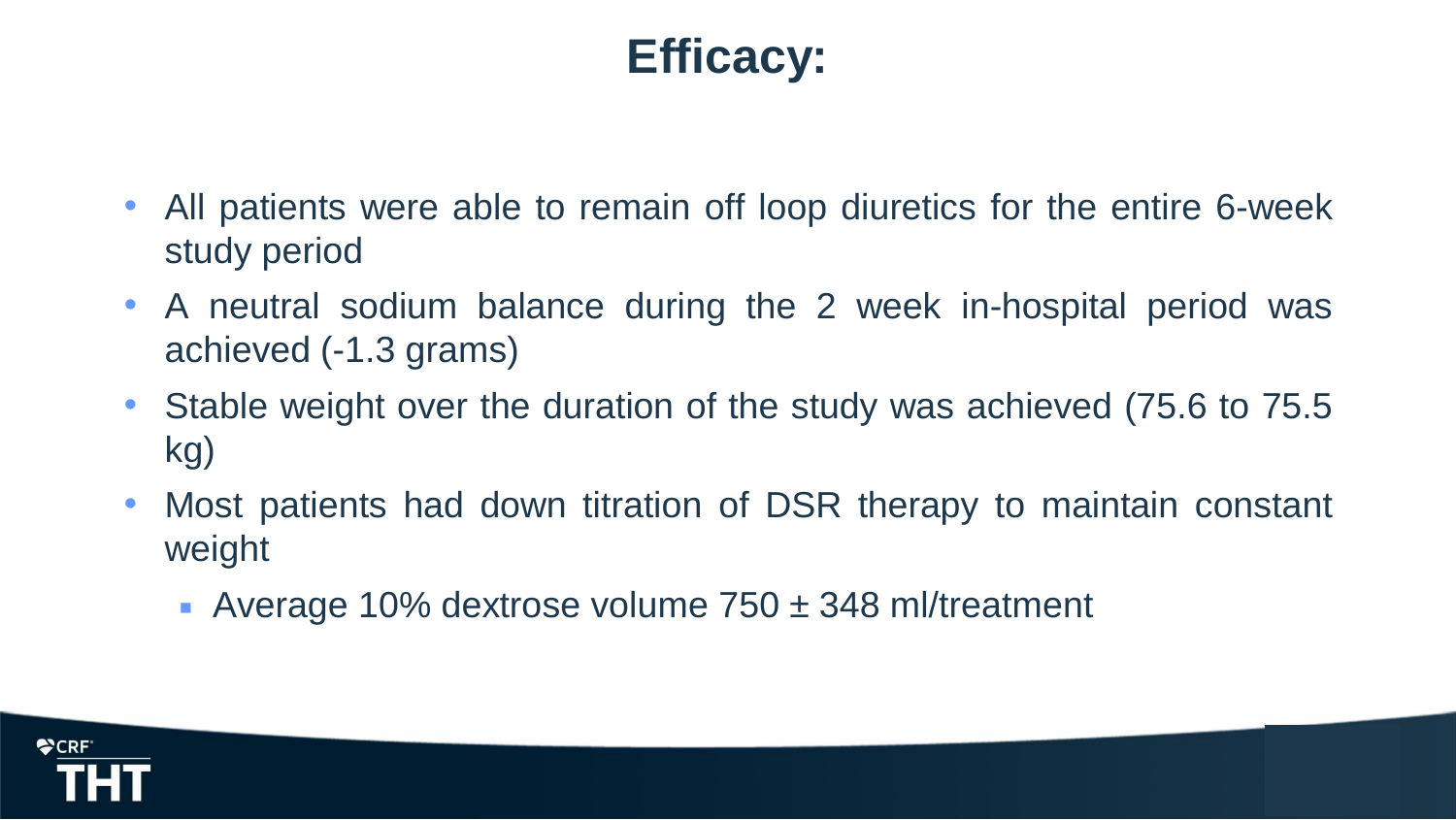# **Significant improvement in cardio-renal function**



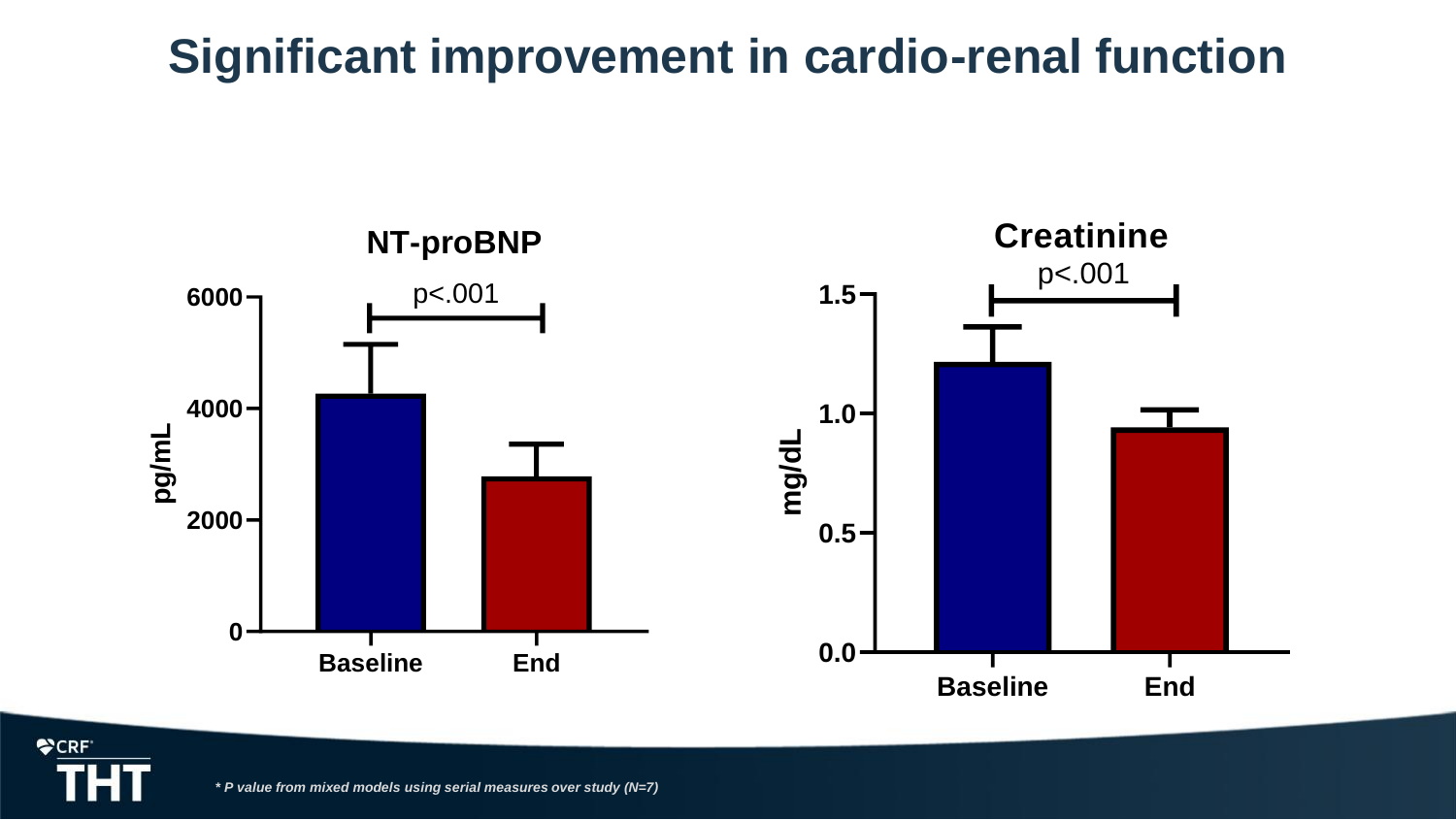### **Temporal trends of improvement**



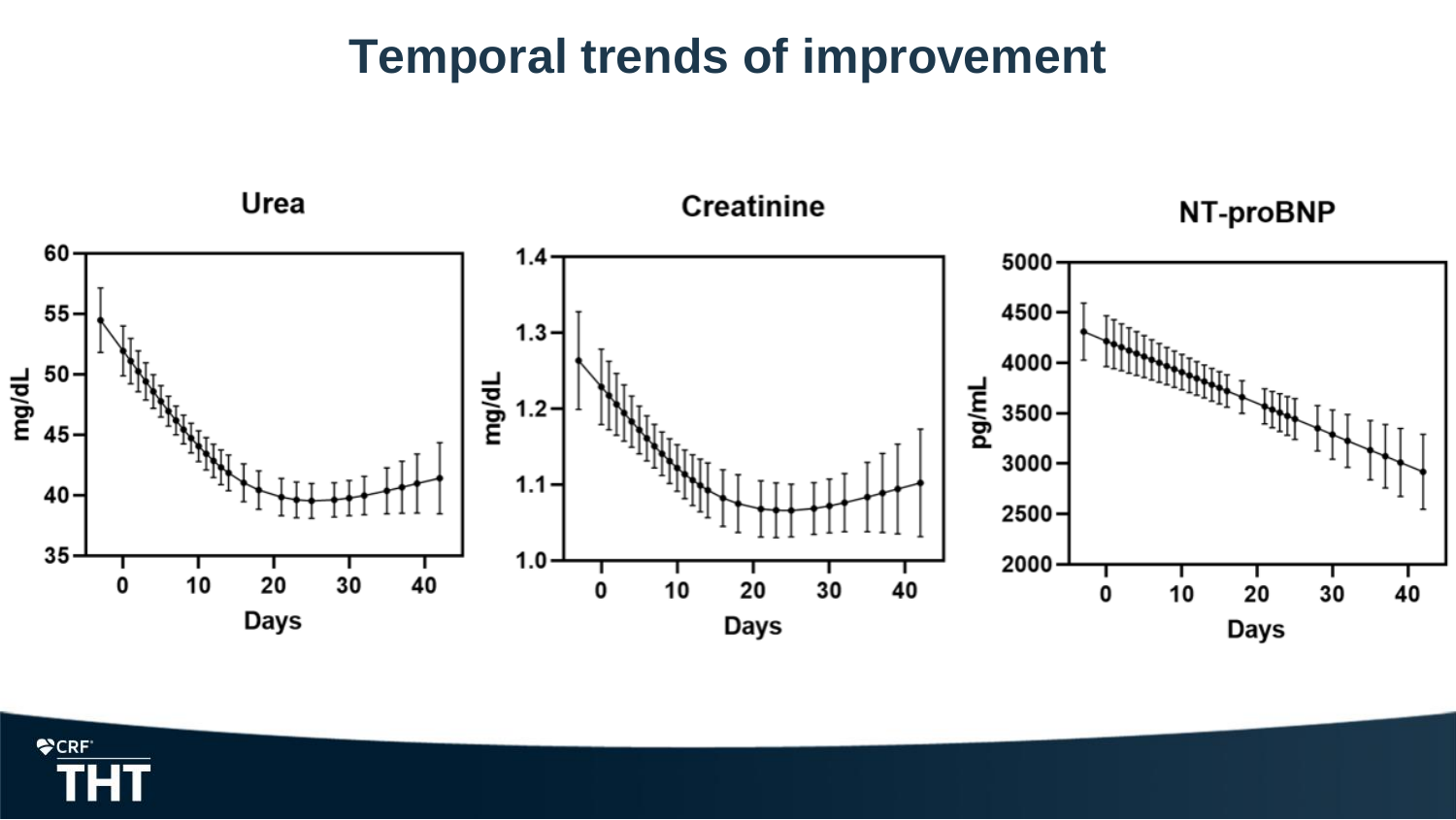### **Dramatic improvement in diuretic response:**

• Diuretic response was formally queried with a 40mg IV furosemide administration followed by a 6-hour timed urine collection



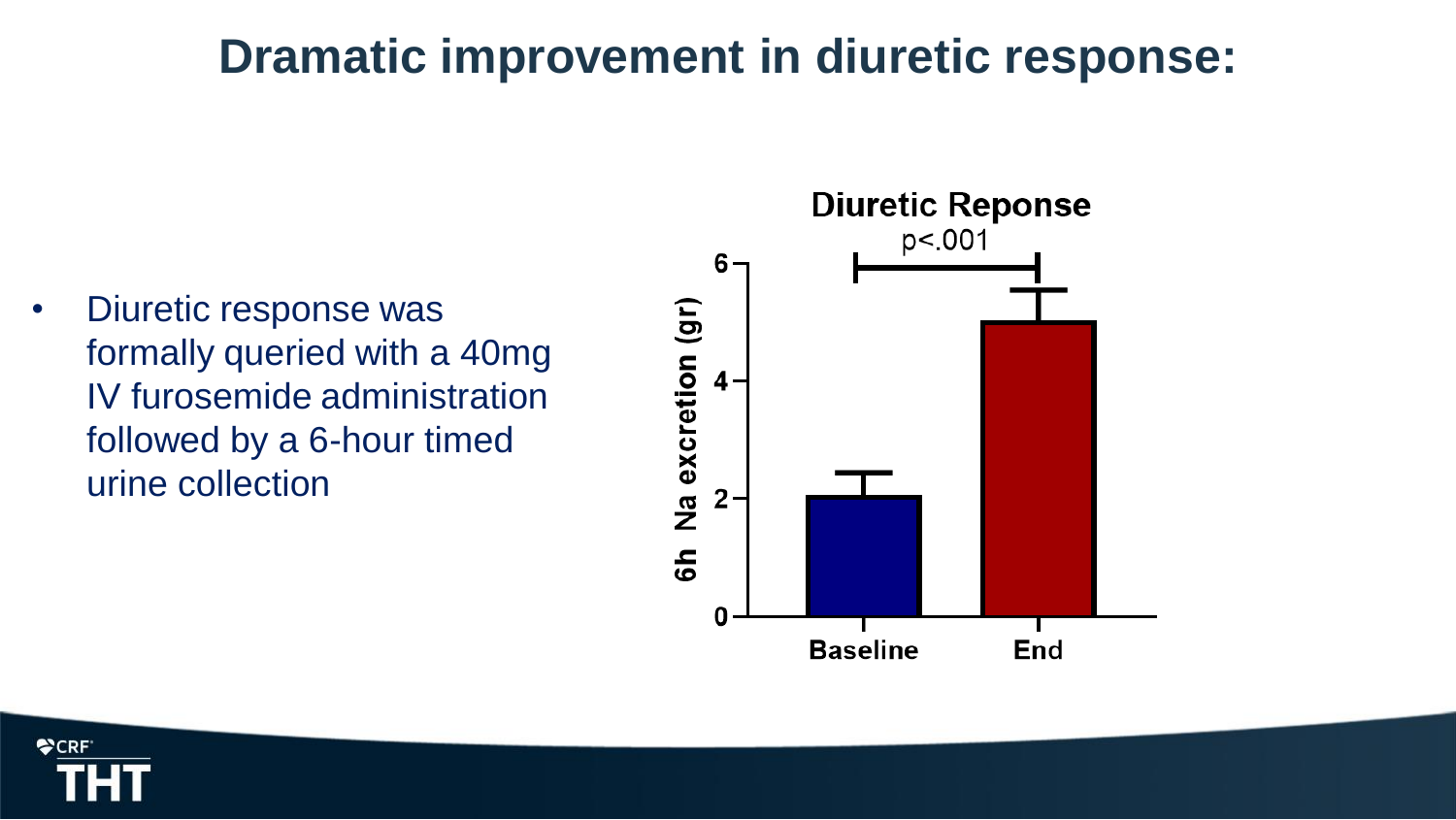### **The improvement in diuretic response was durable:**

|                          | Daily Dose of loop diuretics (mg)*** |                                                      |                                                           |                                      |                                        |
|--------------------------|--------------------------------------|------------------------------------------------------|-----------------------------------------------------------|--------------------------------------|----------------------------------------|
| <b>Subject</b>           | At screening                         | <b>During DSR</b><br><b>Treatment</b><br>$(D0 - 42)$ | <b>Time since last</b><br><b>DSR</b> study<br>treatment** | <b>Current</b><br>Daily dose (mg)*** | <b>Reduction in diuretic</b><br>dosage |
| 101-001                  | 80                                   | 0                                                    | 12.5 months                                               | 40                                   | $-50%$                                 |
| 101-002                  | 200                                  | $\mathbf 0$                                          | 12.5 months                                               | 80                                   | $-60%$                                 |
| 101-003                  | 400                                  | $\mathbf 0$                                          | 10 months                                                 | 80                                   | $-80%$                                 |
| 101-005                  | 120                                  | $\mathbf 0$                                          | 10.5 months                                               | 40 every 3rd day                     | $-89%$                                 |
| 101-006*                 | 80                                   | $\mathbf 0$                                          | 8.5 months                                                | 0                                    | $-100%$                                |
| 101-007*                 | 300                                  | $\mathbf 0$                                          | 2 months                                                  | 40 three times a<br>week             | $-94%$                                 |
| 101-008*                 | 600                                  | $\mathbf 0$                                          | 2 months                                                  | 80                                   | $-87%$                                 |
| $101 - 009$ <sup>+</sup> | 800                                  | $\mathbf 0$                                          | <b>NA</b>                                                 | <b>NA</b>                            | <b>NA</b>                              |

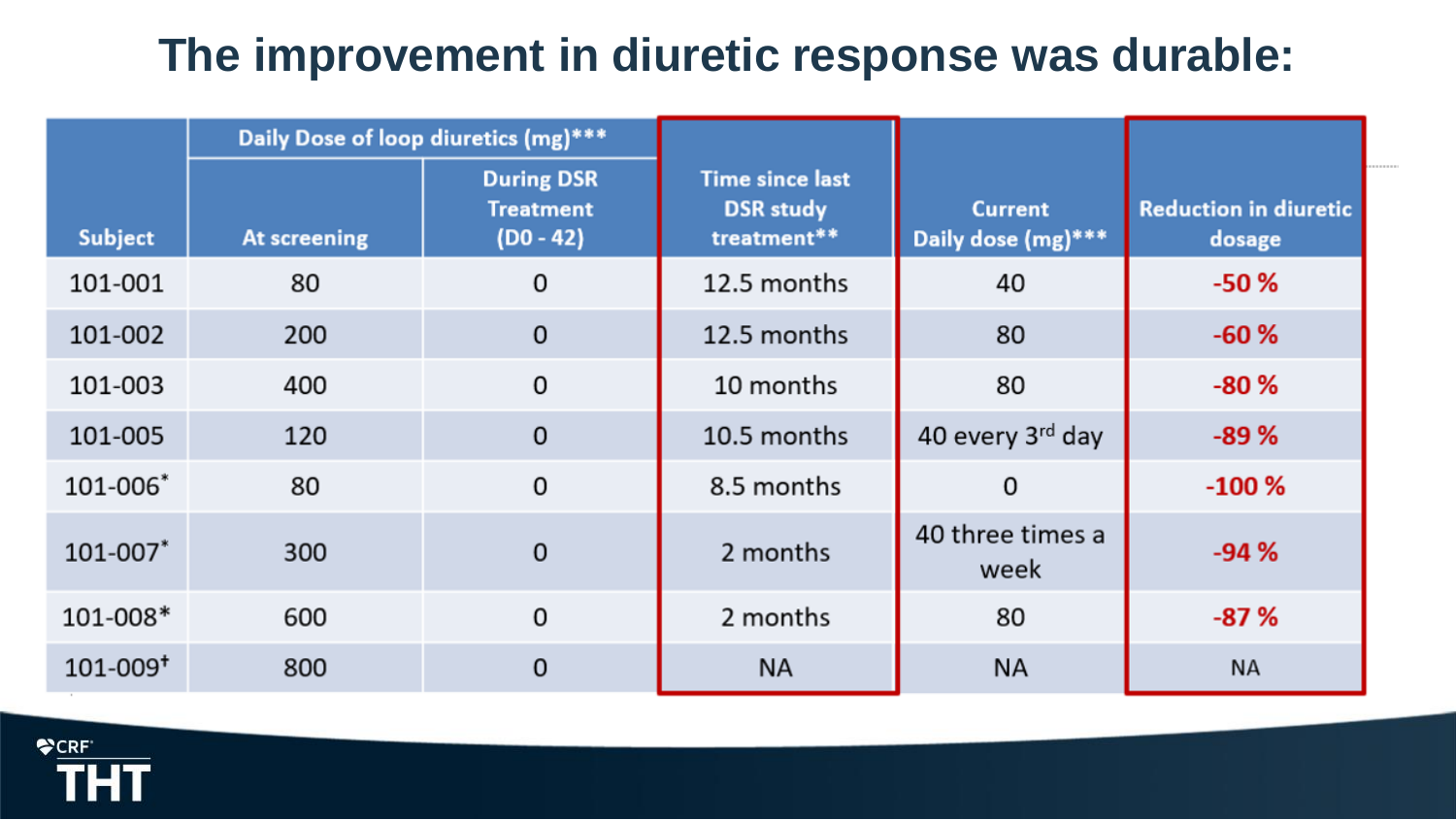### **Ongoing studies: SAHARA DESERT**

**20 decompensated heart failure patients with persistent congestion on high dose diuretics** 



#### *Study Endpoints*

- *Primary: safety and tolerability of alfapump DSR® therapy*
- *Secondary: feasibility of DSR therapy to restore and maintain euvolemia without additional loop diuretics*
- *Exploratory: evaluate potential impact of SGLT-2 inhibitors on DSR therapy\**

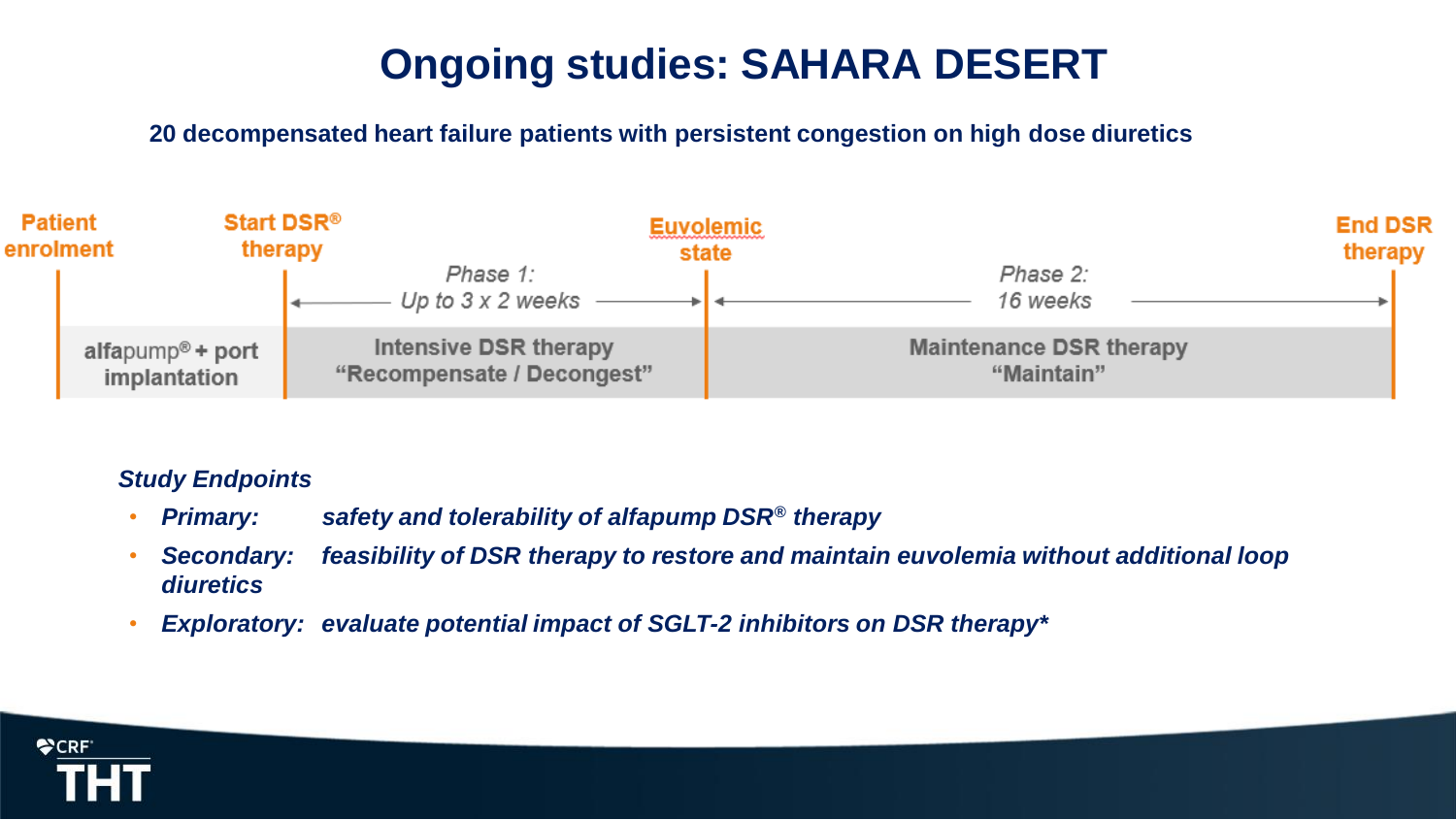# **SAHARA interim results:**

### • N=10 enrolled to date

- Baseline loop diuretic dose ~250 mg/day
- Baseline NT-proBNP >6000
- Thus far:
	- All patients have achieved euvolemia with DSR therapy
	- **Improvement in natriuretic peptides and renal function**
	- **Dramatic and durable improvement in diuretic response**

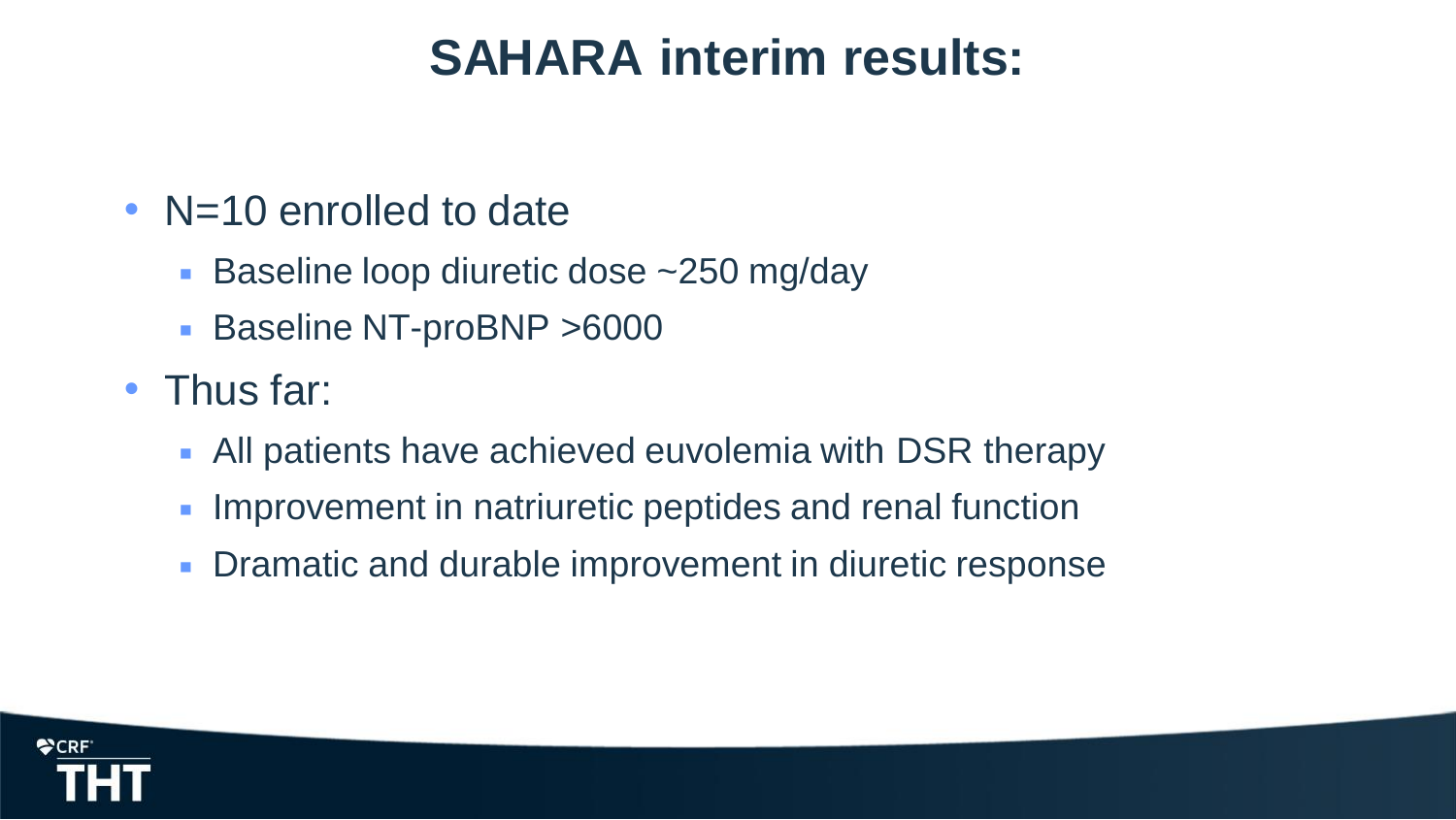# **Future directions**

- Current DSR studies utilize 10% dextrose as the DSR solution
	- Each 1L produces ~700cc UF
- Ongoing animal experiments to develop a superior solution
	- **In Icodextrin/dextrose based solution**
	- Each 500cc produces ~1500 cc UF
		- ~4X as powerful as 10% dextrose
- First in human planning underway